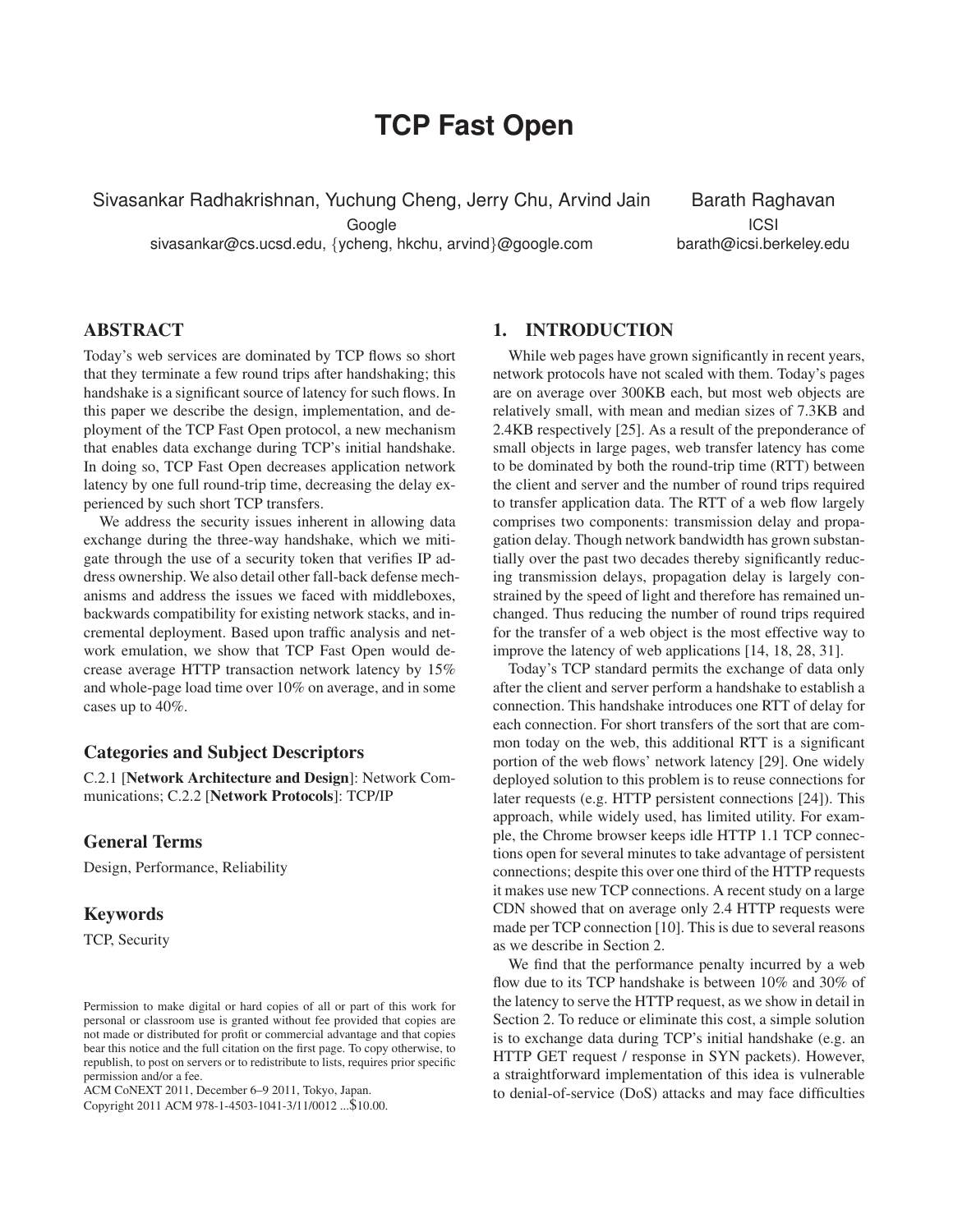with duplicate or stale SYNs. To avoid these issues, several TCP mechanisms have been proposed to allow data to be included in the initial handshake; however, these mechanisms were designed with different goals in mind, and none enjoy wide deployment due to a variety of compatibility and/or security issues [11, 12, 16].

In this paper we propose a new TCP mechanism called TCP Fast Open (TFO) that enables data to be exchanged safely during TCP's initial handshake. At the core of TFO is a security cookie that is used by the server to authenticate a client that is initiating a TFO connection. We describe the details of TFO, including how it exchanges data during the handshake, the protocol used for TFO cookies, and socket API extensions to enable TFO. In addition, we analyze the security of TFO and examine both the potential for new security vulnerabilities and their mitigation. We also describe our implementation of TFO in the Linux kernel and in the Chrome web browser and present the performance gains we see in our testbed experiments. Finally we examine deployment issues and related approaches.

## **2. MOTIVATION**

Latency and page load time are important factors that influence user satisfaction with a website. Even small improvements in latency lead to noticeable increases in site visits and user satisfaction, and result in higher revenues [3, 6, 5]. While it is well known that small objects dominate web flows today, we sought to better understand the actual performance characteristics of today's flows and the performance bottlenecks they experience. To do so, we analyzed both Google web server logs and Chrome browser statistics to demonstrate that TCP's handshake is a key performance bottleneck for modern web transfers. Our intent is to highlight this practical problem through the analysis of large scale data and to estimate the potential benefits of TFO.

#### **2.1 Google Server Logs Analysis**

We start by analyzing latency data from Google web server logs to study the impact of TCP's handshake on user-perceived HTTP request latency. We sampled a few billion HTTP requests (on port 80) to Google servers world-wide over 7 consecutive days in June 2011. These included requests to multiple Google services such as search, email, and photos. For each sampled HTTP request, we measured the latency from when the first byte of the request is received by the server to when the entire response is acknowledged. If the request is the first request of the TCP connection, this latency also includes the TCP handshake time since the browser needs to wait for the handshake to complete before sending the request. Note that our latency calculation includes both server processing time and network transfer time.

We define requests sent on new TCP connections as *cold requests* and those that reuse TCP connections as *warm requests*. We segregate requests by service and compute the fraction of time spent on TCP handshakes for cold requests.



**Figure 1: TCP handshake time as a percentage of total HTTP request latency for Google.com. For the "All Req" category, handshake time is amortized over all HTTP requests for the Google service in question.**

Similarly, we compute the amortized cost of TCP handshakes over both cold and warm requests for each service. The results shown in Figure 1 indicate that TCP handshakes account for 8% to 28% of the latency of cold requests for most services. Even the amortized cost for handshakes accounts for 5-7% of latency across both cold and warm requests, including photo services where the average response size is hundreds of kilobytes. (The only exception is Gmail because it downloads javascript upon a cold request and reuses the same connection for many subsequent warm requests.)

The cost of TCP handshakes is surprisingly high given that 92% of the requests that we see use HTTP/1.1 which supports persistent HTTP connections. Moreover, Google web servers keep idle connections open for several minutes. In theory, most requests should reuse existing TCP connections to minimize the penalty of a TCP handshake, but our analysis indicates this may not be happening. In order to understand if this problem persists for other web sites and what its cause(s) might be, next we analyze statistics from the Chrome web browser.

### **2.2 Chrome Browser Statistics**

We processed Chrome browser statistics for 28 consecutive days in 2011; these are only from Chrome users who have opted into statistics collection and only contain anonymized data such as latency statistics. The statistics do however cover requests to all websites and not just Google services. Across billions of sampled HTTP latency records, we found that over 33% of requests made by Chrome are sent on newly created TCP connections even though it uses HTTP 1.1 persistent connections. The restricted effectiveness of persistent connections is due to several factors. Browsers today often open tens of parallel connections to accelerate page downloads, which limits connection reuse. Domain sharding or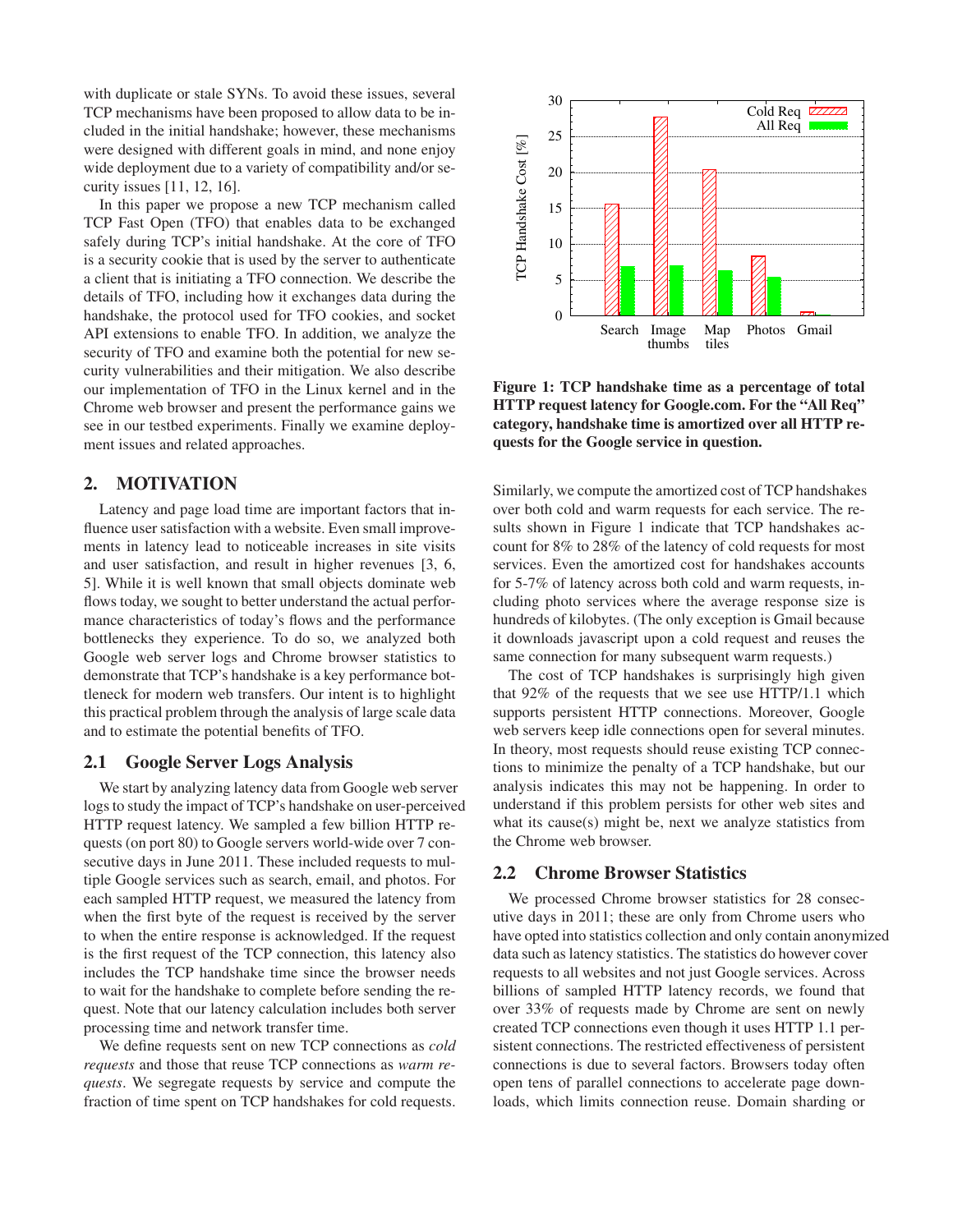

**Figure 2: CDF of the HTTP transaction network latency for Chrome Windows users. The Y-axis is the cumulative distribution of HTTP requests in percentiles. "Cold Req" and "Cold Req no Hsk (sim)" refer to requests that need to open new TCP connections, but the latter excludes TCP connect time. "All Req" refers to all requests, including both HTTP and HTTPS.**

the placement of resources on different domains by content providers to increase parallelism in loading webpages also exacerbates this issue. In general, hosts and middle-boxes (NATs) also terminate idle TCP connections to minimize resource usage. The middle-box issue may be partly mitigated by using TCP keepalive probes, but this could be prohibitively power hungry on mobile devices [32]. Major mobile browsers close idle connections after mere seconds to conserve power.

To understand the latency impact of waiting for TCP's handshake to complete before transferring data, we plot the distribution of HTTP transaction network latency for cold requests and all requests in Figure 2. We measured network transaction latency from the time the browser schedules a request to the time it receives the entire response. If the browser does not have an idle TCP connection available to serve the request, it attempts to open a TCP connection. Thus TCP's handshake time is included in the network latency. Chrome also has a limit of 6 parallel connections per domain.

Figure 2 shows that cold requests are often over 50% slower when compared with all requests in the same percentile. For example, the median latency of cold requests and all requests are 549ms and 308ms, respectively. Many factors including DNS lookup, TCP slow-start, SSL handshake, and TCP handshake, may contribute to this slowdown. To isolate the cost of the TCP handshake, we plot the network transaction latency of cold requests excluding TCP handshake time.<sup>1</sup> This simulated distribution, labeled as "Cold Req no Hsk" in

the figure, suggests that the TCP handshake accounts for up to 25% of the latency between the 10th and 90th percentiles.

Thus the results of our analysis of both Google server logs and Chrome browser statistics suggest that sending an HTTP request and response during a TCP handshake can significantly improve HTTP transaction performance.<sup>2</sup>

#### **3. DESIGN**

Our measurement results support the notion that eliminating one roundtrip from a web flow can provide immediate, measurable performance gains. However, it may be instructive to first consider the constraints we designed within and the assumptions we made while working on TCP Fast Open.

#### **3.1 Context and Assumptions**

The current TCP specification actually allows a client to include data in its SYN packet when initiating connections to servers, but forbids the servers from delivering the data to applications until the 3-way handshake (3WHS) completes [7]. Suppose for the moment that we were to remove this restriction, and simply enable ordinary TCP-based client applications to send HTTP GET requests in TCP SYN packets and servers to respond with data in their TCP SYN-ACK packets. While this would trivially meet the needs of TCP Fast Open, it would open the protocol up to a straightforward denial-of-service attack of both the server and arbitrary hosts: an attacker or set of attackers could send HTTP GET requests to a server while spoofing the source address of a victim host, thereby causing the server both to perform potentially-expensive request processing and to send a potentiallylarge response to a victim host. Thus we must build security mechanisms into TFO to protect both the server and other hosts from such attacks.

Our goal in designing TCP Fast Open was to enable each end of a TCP connection to safely transmit and process any received data while the 3WHS is still in progress. However, there are several other constraints that we kept in mind and assumptions that we were forced to make. For example, TCP's initial handshake is designed to deal with delayed or duplicate SYN packets received by a server and to prevent such packets from creating unnecessary new connections on the server; server applications are notified of new connections only when the first ACK is received from the client. We found that to manage stale or duplicate SYN packets would add significant complexity to our design, and thus we decided to accept old SYN packets with data in some rare cases; this decision restricts the use of TFO to applications that are tolerant to duplicate connection / data requests. Since a wide variety of applications can tolerate duplicate SYN packets with data (e.g. those that are idempotent or per-

<sup>&</sup>lt;sup>1</sup>We measure TCP handshake time by the time it takes to finish the connect() system call in Chrome.

<sup>&</sup>lt;sup>2</sup>We note that our estimates from Google server logs (which concern only requests for google.com) and Chrome browser statistics (which are across the web) differ likely because Google has a lower RTT and processing time than many other websites.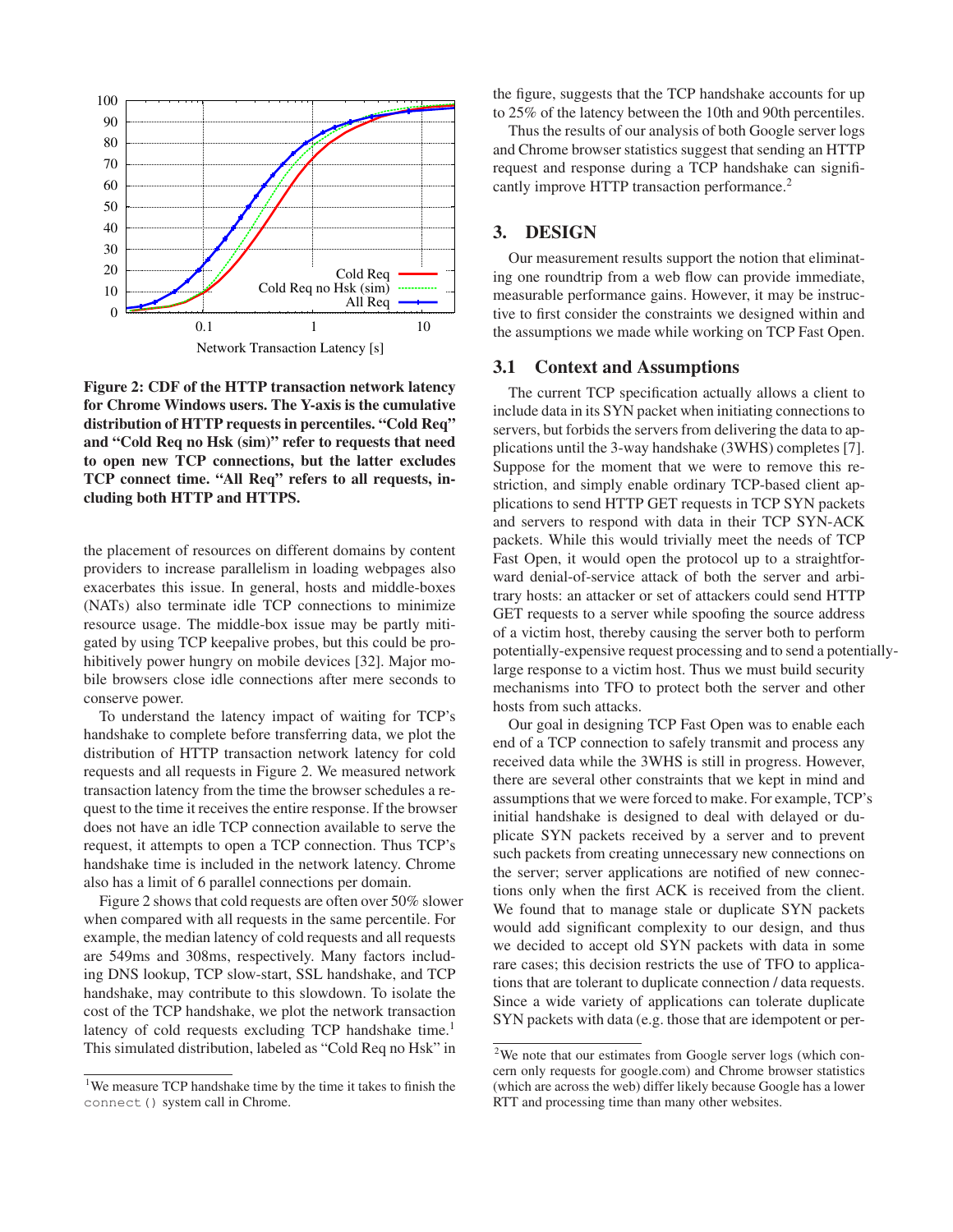form query-style transactions), we believe this constitutes an appropriate tradeoff.

Similarly, we make several assumptions about the setting in which TFO is deployed. We assume that servers cannot maintain permanent or semi-permanent per-client state since this may require too much server memory, and that these servers may be behind load balancers or other such network devices. A stateless-server design is more desirable in this setting as it keeps state-management complexity to a minimum.

We also assume that servers cannot perform any operations to support TFO that are not reasonable to implement on the kernel's critical path (e.g. symmetric cryptography is possible, but asymmetric is not). We assume that clients are willing to install new software to support TFO and that small changes to applications are acceptable. Finally, we assume that it is acceptable to leverage other security mechanisms within a server's domain (if needed) in concert with TFO to provide the required security guarantees.

#### **3.2 Design Overview**

Our primary goal in the design of TFO is to prevent the source-address spoofing attack mentioned above. To prevent this attack, we use a security "cookie". A client that wishes to use TFO requests a cookie—an opaque bytestring—from the server in a regular TCP connection with the TFO TCP option included, and uses that cookie to perform fast open in subsequent connections to the same server. Figure 3 shows the usage of TFO. We begin by listing the steps a client performs to request a TFO cookie:

- 1. The client sends a SYN packet to the server with a Fast Open Cookie Request TCP option.
- 2. The server generates a cookie by encrypting the client's IP address under a secret key. The server responds to the client with a SYN-ACK that includes the generated Fast Open Cookie in a TCP option field.
- 3. The client caches the cookie for future TFO connections to the same server IP.

To use the fast open cookie that it received from a server, the client performs the following steps:

- 1. The client sends a SYN with the cached Fast Open cookie (as a TCP option) along with application data.
- 2. The server validates the cookie by decrypting the cookie and comparing the IP address or by re-encrypting the IP address and comparing against the received cookie.
	- (a) If the cookie is valid, the server sends a SYN-ACK that acknowledges the SYN and the data. The data is delivered to the server application.
	- (b) Otherwise, the server drops the data, responds with a SYN-ACK that only acknowledges the SYN sequence number. The connection proceeds through a regular 3WHS.
- 3. If the data in the SYN packet was accepted, the server may send additional response data segments to the client before receiving the first ACK from the client.
- 4. The client sends an ACK acknowledging the server SYN. If the client's data was not acknowledged, it is retransmitted with the ACK.
- 5. The connection then proceeds like a normal TCP connection.

# **3.3 Cookie Design**

The TFO cookie is an encrypted data string that is used to validate the IP ownership of the client. The server is responsible for generation and validation of TFO cookies. The client or the active-open end of a connection simply caches TFO cookies and returns these cookies to the server on subsequent connection initiations. The server encrypts the source IP address of the SYN packet sent by the client and generates a cookie of length up to 16 bytes. The encryption and decryption / validation operations are fast, comparable to the regular processing time of SYN or SYN-ACK packets.

Without the secret key used by the server upon cookie generation to encrypt the client's IP address, the client cannot generate a valid cookie. If the client were able to generate a valid cookie this would constitute a break of the underlying block cipher used for encryption. The server periodically revokes cookies it granted earlier by rotating the secret key used to generate them. This key rotation prevents malicious parties from harvesting many cookies over time for use in a coordinated attack on the server. Also, since client IP addresses may change periodically (e.g. if the client uses DHCP), revoking cookies granted earlier prevents a client from mounting an attack in which it changes its IP address but continues to spoof its old IP address in order to flood the new host that has that old address.

#### **3.4 Security Considerations**

TFO's goal is to allow data exchange during TCP's initial handshake while avoiding any new security vulnerabilities. Next we describe the main security issues that arise with TFO and how we mitigate them.

#### *3.4.1 SYN Flood / Server Resource Exhaustion*

If the server were to always allow data in the SYN packet without any form of authentication or other defense mechanisms, an attacker could flood the server with spurious requests and force the server to spend CPU cycles processing these packets. Such an attack is typically aimed at forcing service failure due to server overload.

As noted earlier, TFO cookie validation is a simple operation that adds very little overhead on modern processors. If the cookies presented by the attacker are invalid, the data in the SYN packets is not accepted. Such connections fall back on regular TCP 3WHS and thus the server can be defended by existing techniques such as SYN cookies [19].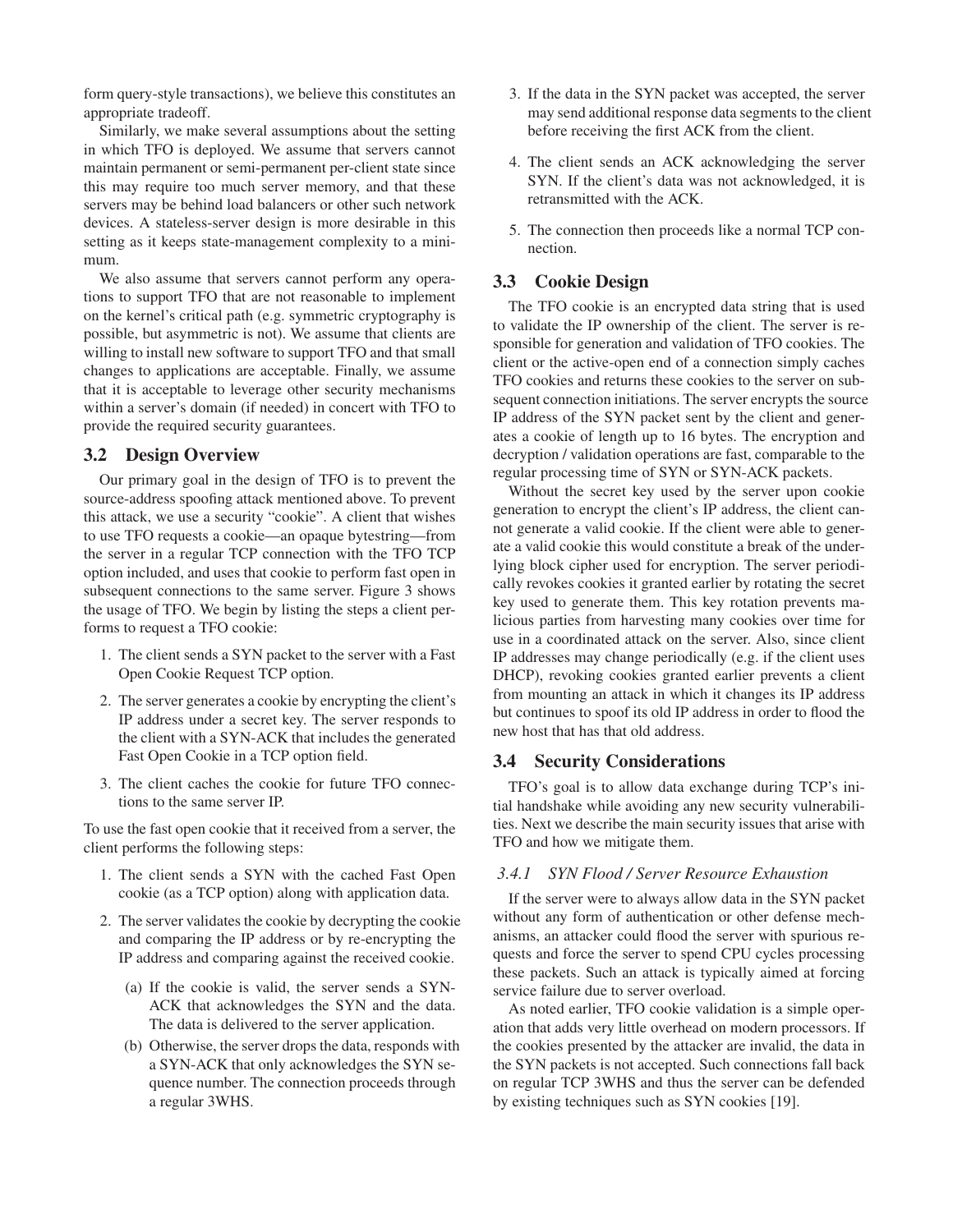

**Figure 3: TFO connection overview**

If the cookies that the attacker presents are valid—and note that any client can get a cookie from the server—then the server is vulnerable to resource exhaustion since the connections are accepted, and could consume significant CPU and memory resources on the server once the application is notified by the network stack. Thus it is crucial to restrict such damage.

To this end, we leverage a second mechanism: the server maintains a counter of total pending TFO connection requests either on a per service port basis or for the server as a whole. This counter represents TFO connections that have been accepted by the server but that have not been migrated to the fully-established TCP state, which occurs only after receiving the first ACK from the peer (completion of 3WHS). When the number of pending TFO connections exceeds a certain threshold (that is administratively set), the server temporarily disables TFO and any incoming TFO requests fall back on regular 3WHS. This allows the usual SYN flood defense techniques [19] to prevent further damage until the pending TFO requests falls below the threshold. This limit makes it possible for an attacker to overflow the limit and disable TFO on the server, but we believe that this is unlikely to be of interest to an attacker since this would

only disable the TFO "fast path" while leaving the service intact.

There is another subtle but important difference between TFO and a regular TCP handshake. When SYN flood attacks originally broke out in the late 1990s, they were aimed at overflowing the short SYN backlog queues on servers that were used to store information about incoming connection requests until the completion of 3WHS. In such an attack, the attacker sends a stream of SYN packets with spoofed source IP addresses until this SYN queue fills up. This causes new SYN packets to be dropped, resulting in service disruption. The attacker typically uses spoofed source IP addresses that are non-responsive; otherwise, the SYN-ACK would trigger a TCP RST from the host whose IP has been spoofed. The TCP RST packet would terminate the connection request on the server and free up the SYN queue, thereby defeating the attack.

With TFO, such RST packets from spoofed hosts would fuel the damage since the RST will terminate the pending TFO request on the server, allowing another spoofed TFO connection request to be accepted. To defend against this, any pending TFO connections that get terminated by a RST should continue to be counted against the threshold for pend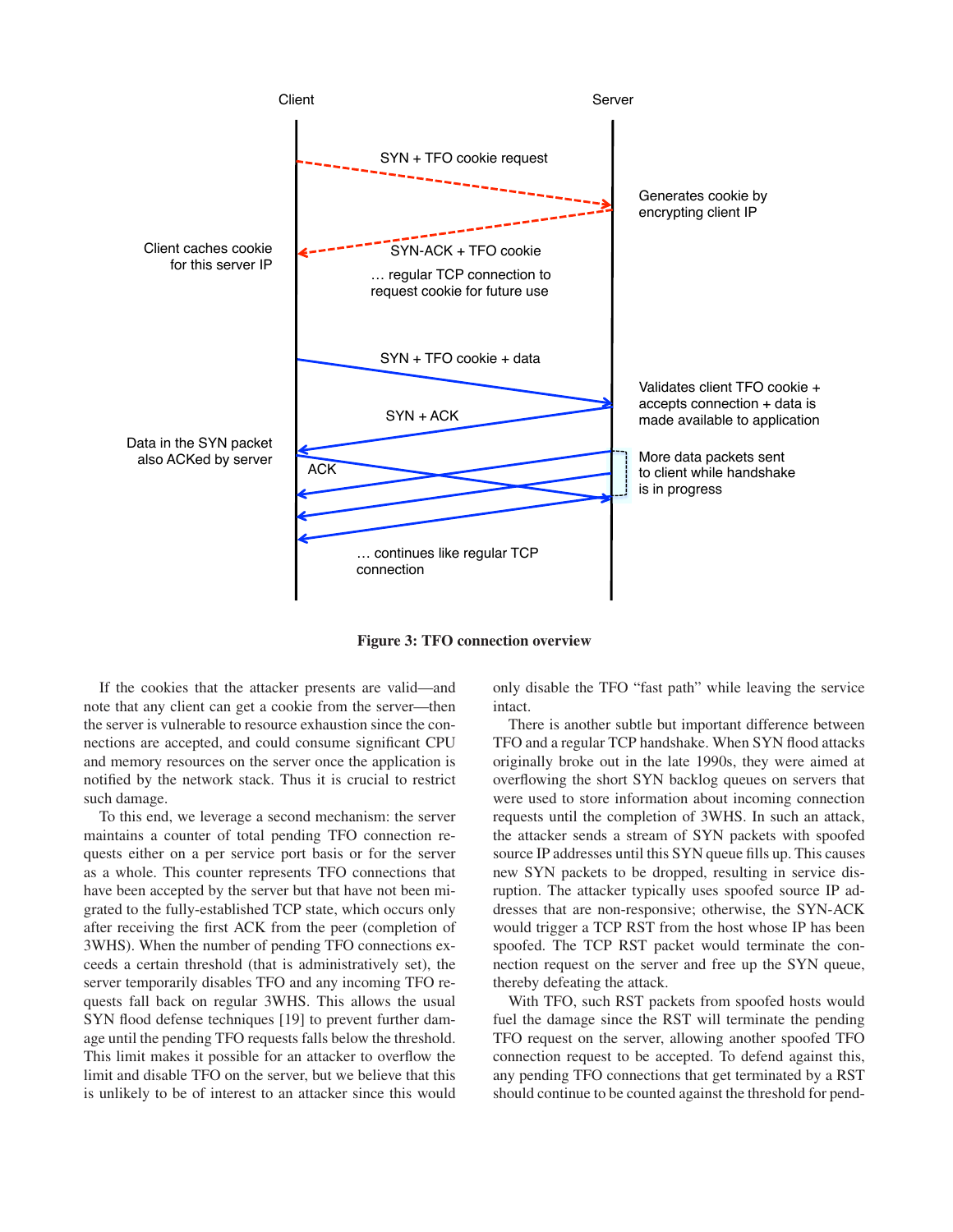ing TFO connections described previously until a timeout period has passed.

#### *3.4.2 Amplified Reflection Attack*

While regular TCP restricts the response from a server to just one SYN-ACK packet, TFO allows the server to send a stream of data packets following the SYN-ACK to the source IP address of the SYN packet. If not for the TFO cookie, this could be used by an attacker to mount an amplified reflection attack against any victim of choice.

As mentioned in the previous section, the number of pending TFO connections on the server has a system limit, so the server is protected from resource exhaustion beyond the limit. This system limit also bounds the damage that an attacker can cause through reflection from that server. However, the attacker can still create a reflection attack from a large number of servers to a single victim host as follows.

First, the attacker has to steal or otherwise obtain a valid cookie from the target victim. This likely requires the attacker to compromise or collude with the victim host or network. If the victim host is already compromised, the attacker would likely have little value in mounting a reflection attack against the host itself, but the attacker might still be interested in mounting the attack to disrupt the compromised host's network. The stolen cookie is valid for a single server, so the attacker has to steal valid cookies from a large number of servers and use them before they expire to cause a noticeable impact on the compromised host's network.

We argue that if the attacker has already compromised the target network or host, then the attacker could directly start flooding the network from the compromised host without the use of a reflection attack. If servers still want to mitigate such an attack, one possible defense is to wait for the 3WHS to complete before sending data to the client. The server would still accept the data in the SYN packet and allow the application to process the data, but would make sure it is a valid connection—that is, 3WHS completes before sending the response to the client. For many applications this modification would yield little slowdown versus standard TFO as server processing time is often greater than the RTT of the connection.

### **3.5 Handling Duplicate SYN Segments**

The current TCP standard allows SYNs to carry data but forbids delivering the data to the application until the connection handshake is completed in order to handle duplicate SYNs. Although TFO does not retransmit SYNs with data, it's possible that the network duplicates SYN packets with data, causing the data to be replayed at the server. Suppose a TFO client sends a SYN with data and actively closes the connection before the duplicate SYN arrives at the server. The server, being passively closed, does not retain any state about the closed connection, so accepts the duplicate SYN and processes (replays) the data. If the duplicate is generated within a 2MSL timeout, the server is likely to termi-

```
sd = socket(...);bind(sd, \ldots);
int t fo_opt = 1;
setsockopt(sd, SOL_TCP, TCP_LISTEN_TFO,
        (void*) &tfo_opt, 4);
```
listen(sd, ...);

#### **Figure 4: Server application sample code.**

nate the connection after receiving an RST since the client would process the server's SYN/ACK in the TIME WAIT state. Nevertheless, the request will have been replayed.

One heuristic to address this problem is to extend the LAST ACK state for 2MSL duration at the server (the passive close side) after receiving the final ACK from the client. This prevents some delayed duplicate packets from reaching the server application. Applications that are particularly intolerant to duplicate transactions, such as credit card transactions or banking applications, already have application-level measures to ensure idempotence. Alternatively, they can use a nonce to ensure that a transaction occurs only once. This challenge already exists today in another form: users often click refresh in web browsers if a page does not load quickly, resulting in duplicate transactions.

#### **3.6 API Changes**

One of our design goals was to avoid changes to socket libraries and to reuse existing APIs as much as possible. This minimizes changes to applications that wish to use TFO and poses less of a deployment hurdle.

The server-side API to use TFO is extremely simple. A server application enables TFO for incoming connections to a listening socket simply by enabling a new socket option. Figure 4 shows sample code to enable TFO on the server. The remaining socket calls (i.e. listen(), accept(), send(),  $recv()$ , etc.) remain unchanged.

On the client side, using TFO requires the application to provide a destination IP address and port number, as well as the data to send. The sendto() and sendmsg() system calls already provide such an interface; we extend them for use with TFO. When these system calls are used on a regular TCP socket, the destination address is ignored and they behave just like a send() call. When the new TFO flag is set, these calls are modified to initiate a TFO connection.

If the TFO cookie for the destination IP address is available, a SYN packet with the cookie and data is sent to initiate the TFO connection; the network stack handles this decision without the application's intervention. If the cookie is not available, it falls back on a regular TCP three-way handshake and the data is queued up for transmission when the 3WHS is completed. The SYN packet in this case also includes a TCP option requesting a TFO cookie from the server for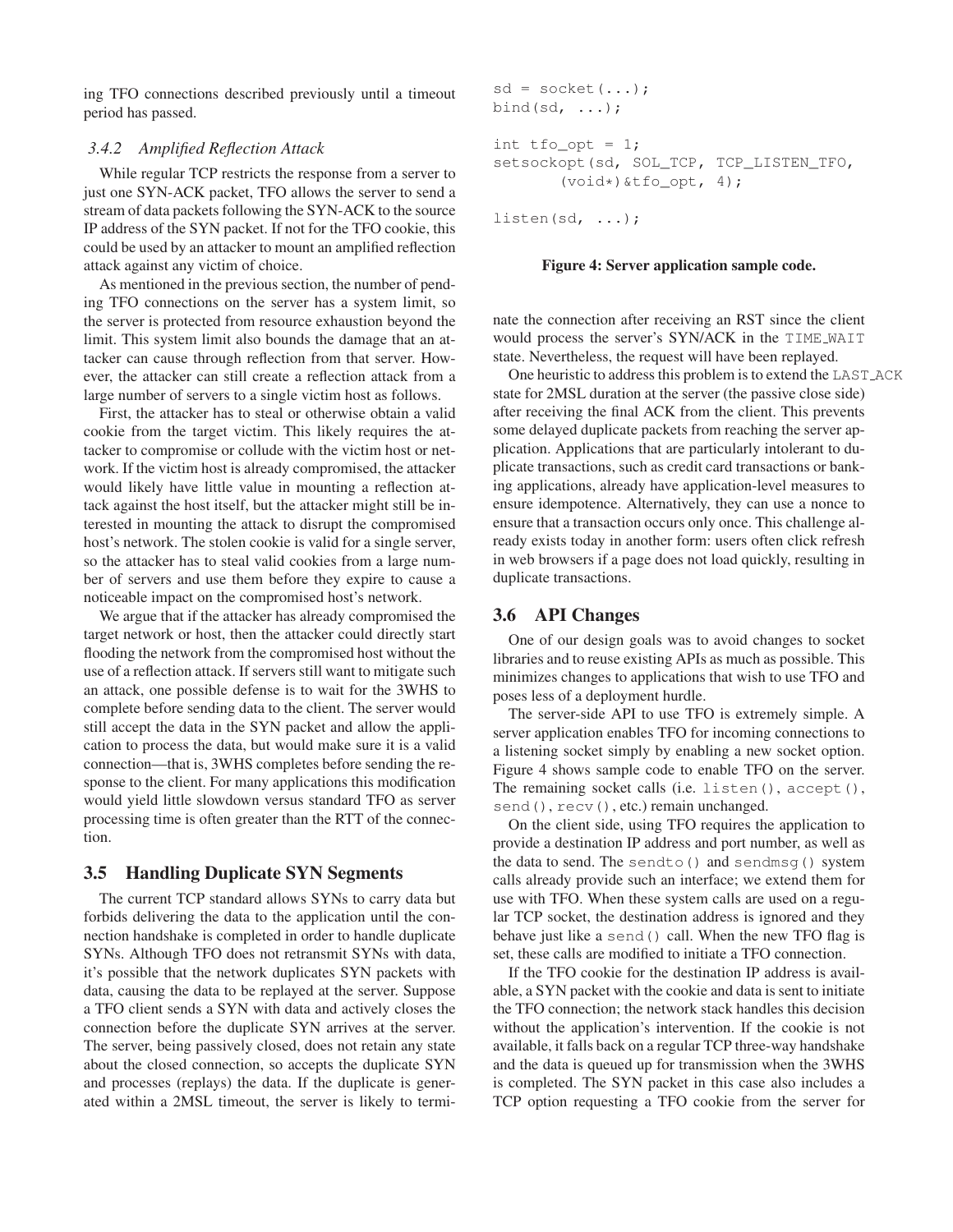```
sd = socket(...);char msg[16] = "Hello TFO World";
send_len = sendto(sd, msg, 15, MSG_TFO,
                 server_addr, addr_len);
```
## **Figure 5: Client application sample code. The sendto() call with MSG TFO flag combines connect() and send() functionalities.**

later use. In general, the use and handling of TFO cookies is done by the networking stack and is completely transparent to the application. Therefore no API is needed to expose them. After the first sendmsg() or sendto() call, the rest of the socket calls from the application are unmodified.

The modified sendto() and sendmsg() calls return the number of bytes of data queued up in the kernel or sent in the SYN packet. They can be used with blocking or nonblocking sockets and their return values upon error are a combination of the error messages returned by send() and connect(). Figure 5 shows sample code to use TFO in a client application.

Besides these, one could imagine additional less critical APIs that could be provided to expose TFO information about the connection, such as whether a connection was opened through a regular handshake or TFO, and whether a TFO attempt to a server succeeded; APIs to set TFO secret keys and flush the TFO cache might also prove useful.

The TFO cookie handling is transparent to applications and thus the cookies received by a client from a server are not directly readable by applications unless they have root privileges to sniff packets on the client. This prevents simple browser hacks that could be used by malicious sites to trick users by making connections to other websites and stealing those TFO cookies for mounting an amplified reflection attack.

# **4. DEPLOYABILITY**

Given that the main goal of TFO is improving the performance of short transfers such as the retrieval of web objects, being compatible with today's network architecture is key. Thus we designed TFO for incremental deployment. In doing so, we enabled it to gracefully fall back on standard TCP to ensure that current and future TCP connections can proceed in response to unexpected network events. In this section, we discuss the challenges of incremental deployability and our responses to these challenges.

## **4.1 New TCP options / data in SYN**

Our primary deployment concern with TFO is with regard to how Internet routers, middle-boxes, end-hosts, and other entities will handle new types of TCP packets such as those with new TCP options, SYN packets with data, and the like, as such packets are unusual in today's networks. One study found that some middle-boxes and hosts drop packets with unknown TCP options [23]. A more recent study found 0.015% of the top 10,000 websites do not respond with a SYN-ACK after receiving a SYN with a non-standard or new TCP option [15]. Another study found that 6% of probed paths on the Internet drop SYN packets containing data [22].

If a SYN packet with TCP Fast Open option set does not elicit a response within the timeout period (regardless of where it is dropped), we simply retransmit the SYN without any data or non-standard TCP options. In doing so, TFO falls back on a regular TCP 3WHS and connectivity with the server is not lost. The client also caches the RTT to the server in its cookie cache and sets the SYN retransmit timeout to  $1.5 \times RTT$ , thereby reducing the ordinarily longer SYN timeout. If TFO fails repeatedly to a given server, the client remembers the server's IP address and disables TFO for that server in the future.

# **4.2 Server Farms**

Given that many large web services place servers in server farms, another point of concern for us is how TFO would be used at such data centers. A common setup for server farms is for many servers to be behind a load balancer, sharing the same server IP. Client TCP connections are load balanced to different physical hosts, often without any stored state about previous connections from the same client IP. Clients cache the TFO cookie based on a server's IP; TFO connections from a particular client might be load balanced to a physical server different from the one that granted the TFO cookie. We use TFO in this setting by sharing a common secret key (used for encrypting and decrypting TFO cookies) among all the servers in the server farm. Secret key updates to the servers are made at about the same time on all the servers.

# **4.3 Network Address Translation (NAT)**

Network Address Translation (NAT) is another challenge for TFO. Hosts behind a single NAT sharing the same public IP address are granted the same cookie for the same server; nevertheless, the clients can all still use TFO. However some carrier-grade NAT configurations use different public IP addresses for new TCP connections from the same client. In such cases, the TFO cookies cached by the client would not be valid and the server would fall back on a regular 3WHS and reject any data in the SYN packet. Despite this, since the server would reply with an ordinary SYN-ACK, the use of TFO in this scenario would not cause any latency penalty versus an ordinary TCP connection.

# **4.4 TCP Option Space**

The availability of TCP option space in the SYN and SYN-ACK packets is an issue since many options are negotiated in these packets. We analysed the connections seen at Google's web servers and found that over 99% of incoming client con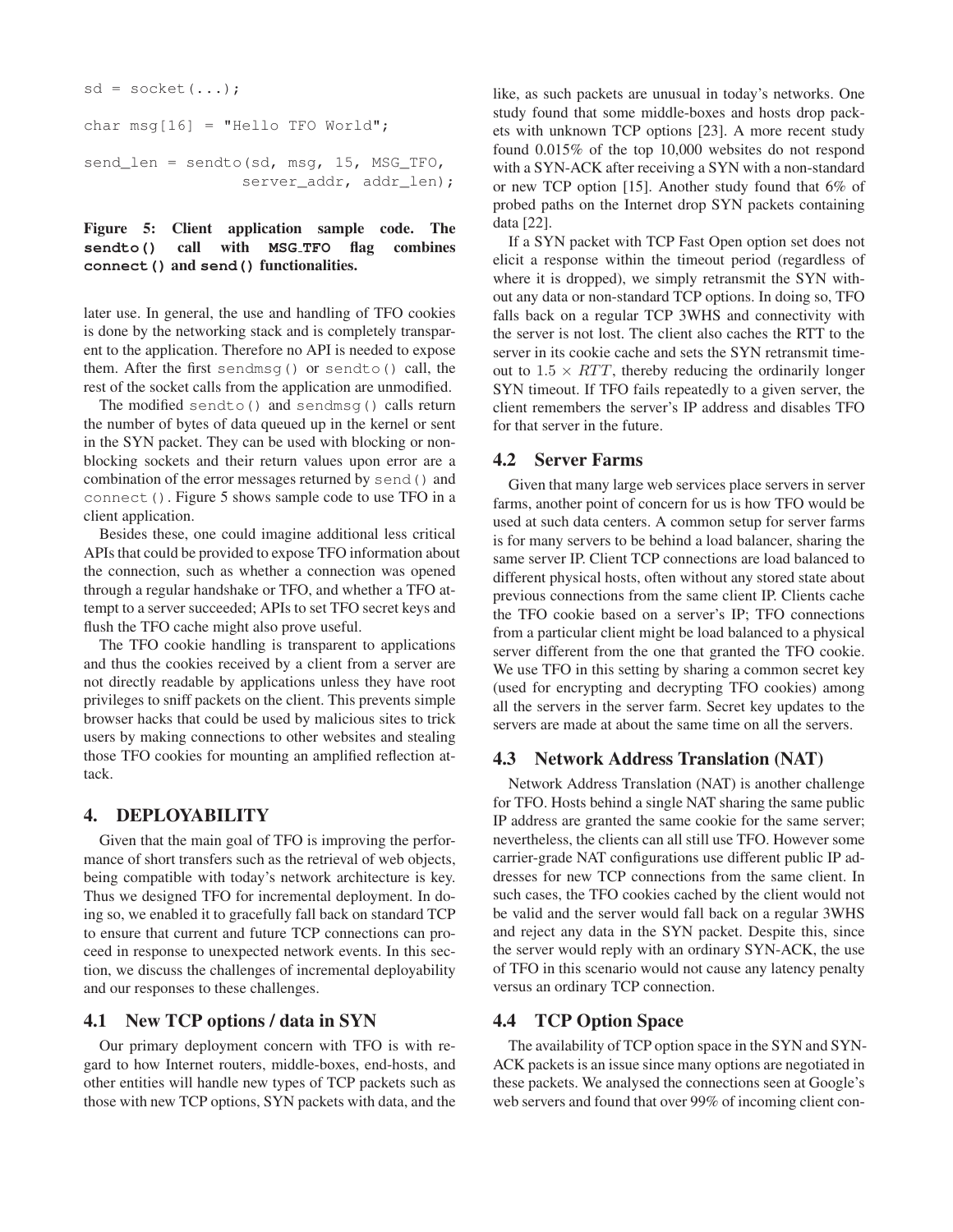nections had sufficient option space to accommodate a TFO cookie option with an 8 or 16 byte cookie in the SYN packets. Therefore, this is unlikely to be a concern for web traffic.

If other types of traffic use certain long TCP options (e.g. the TCP MD5 option), and space is insufficient in the TCP options field to accommodate the TFO cookie, the connection can safely fall back on regular 3WHS.

## **5. IMPLEMENTATION**

We implemented TCP Fast Open in the Linux 2.6.34 kernel and are in the early stages of deploying it across Google. The entire kernel patch is about 2000 lines of code with about 400 lines used for the client side TFO cookie cache. We also coordinated with the developers of Chrome to implement TFO support within the browser.

## **5.1 Kernel support**

While the Linux TCP stack required fairly deep modification, a key aspect to both the design and implementation of TFO is that it *does not affect* TCP congestion control. That is, since congestion control only takes place after TCP's handshake completes, and TFO is only in use during the handshake, the two are entirely separate. Thus we did not have to modify any code relating to congestion control in the Linux kernel. Also note that the maximum number of data segments that a server can send before getting acknowledgements from the client is dictated by the initial congestion window and receiver window, but that neither of these values are affected by TFO. Our modifications included alterations to incoming packet handling in the LISTEN, SYN\_SENT, and SYN RCVD states and to the routines that transmit TCP packets (to include appropriate options as required for TFO).

Our implementation uses a fixed size, 8 byte TFO cookie. We use the 128-bit (16 byte) AES block cipher implementation available in the Linux Kernel CryptoAPI to encrypt each client IP value; we truncate the result to 8 bytes to generate the cookie. We pad IPv4 client IP addresses with zeros to create a 16 byte IP value while IPv6 addresses are used in full. To validate the cookie contained within an incoming TFO request, the server recomputes the 8 byte cookie value based upon the incoming source IP address and compares it to the cookie included by the client. The cookie generation and validation operations add cryptographic processing overhead on the server. Many modern processors include AES instructions in hardware and a single CPU core can support tens of thousands of 16-byte AES encryptions per second [20]. This is greater than the connection acceptance rate of many modern servers, and the processing overhead for this cryptographic operation is only a small fraction of typical connection processing time.

For the cookie cache—which is used by client hosts' network stacks—we implemented a simple LRU policy that caches cookies, RTT, and MSS by server IP. While we found that this policy worked well, this cache replacement policy is not in any way tied to the protocol.

## **5.2 Application support**

Only small changes are required in user level applications. Server side applications need just a single additional line of code: a call to setsockopt() to set the TFO socket option for the listen socket. Client side applications must replace connect() and the first send() call with a single call to sendto() with the appropriate flags. In addition to using TCP Fast Open within our own custom socket programs, the Chrome web browser was also modified to use TFO, as was the web server with which we performed tests.

## **6. EVALUATION**

In this section we evaluate the performance improvement conferred by TCP Fast Open in two contexts. First, we measure the whole-page download gains seen by a TFO-enabled Chrome browser visiting popular websites. Second, we measure the more surprising performance benefits of TFO on the server side.

#### **6.1 Whole Page Download Performance**

The primary goal of TFO is to eliminate one RTT of extra latency, thereby improving the performance of short flows. This is particularly important for cold HTTP requests. In Section 2, we estimated, based upon Chrome browser statistics, that TFO could improve HTTP transaction latency by up to 25%. Here we ask a more general question: how much does TFO speed up whole-page downloads? Unfortunately, this question does not have a straightforward answer. On average, major web pages consist of 44 resources distributed across 7 different domains [25], and modern browsers have complex scheduling routines to fetch these resources via multiple parallel TCP connections.

First, we benchmarked several popular websites as given by the Alexa top 500 websites list [1]. The testbed we used for these experiments consists of a single machine that runs our TFO-enabled Linux kernel and Chrome browser. We used the Google web page replay tool to benchmark the web page download latency for TFO-enabled Chrome and for standard Chrome [4]. The web page replay tool has two modes: record and replay. In record mode, the tool passively records all DNS and TCP traffic sent from and received by the browser into a local database. In replay mode, the tool runs a DNS server on the local machine and redirects the browser's HTTP requests to the local proxy run by the tool. The replay can also leverage dummynet to emulate different network delays, bandwidths, and random packet loss [26]. All connections made during replay use the loopback interface with a reduced MTU of 1500 bytes.

In our experiment, we emulated a broadband user with 4Mbps downlink and 256Kbps uplink bandwidth and with a 128KB buffer; this is a popular configuration as found by Netalyzer [21]. First, we used the tool to record the home pages of Amazon.com, the New York Times, the Wall Street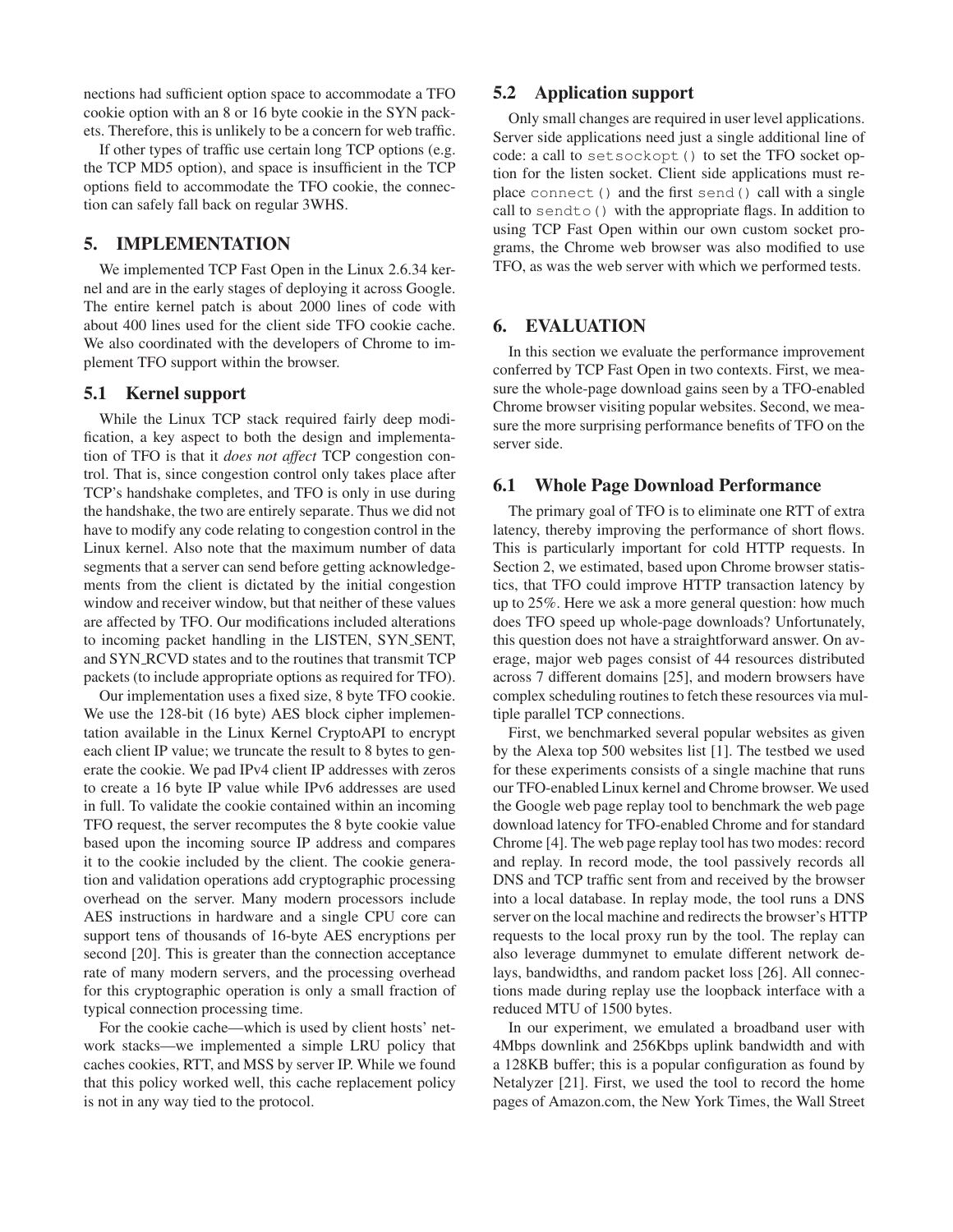| Page               | RTT(ms) | $PLT: non-TFO(s)$ | PLT: TFO(s) | Improv. |
|--------------------|---------|-------------------|-------------|---------|
| amazon.com         | 20      | 1.54              | 1.48        | $4\%$   |
|                    | 100     | 2.60              | 2.34        | $10\%$  |
|                    | 200     | 4.10              | 3.66        | 11%     |
| nytimes.com        | 20      | 3.70              | 3.56        | $4\%$   |
|                    | 100     | 4.59              | 4.30        | 6%      |
|                    | 200     | 6.73              | 5.55        | 18%     |
| wsj.com            | 20      | 5.74              | 5.48        | $5\%$   |
|                    | 100     | 7.08              | 6.60        | 7%      |
|                    | 200     | 9.46              | 8.47        | 11%     |
| TCP wikipedia page | 20      | 2.10              | 1.95        | 7%      |
|                    | 100     | 3.49              | 2.92        | 16%     |
|                    | 200     | 5.15              | 3.03        | 41%     |

**Table 1: Average page load time (PLT) in seconds for various pages for an emulated residential broadband user with a 4Mbps/256Kbps link. In all tests, the standard deviations of the PLT are within 5% of the average except for amazon.com with 20ms RTT (7%).**

Journal, and the Wikipedia page for TCP<sup>3</sup>. We then replayed each web page 20 times with and without TFO support in Chrome, and did so with three different RTTs: 20ms, 100ms, and 200ms. Therefore, for each page we gathered 120 samples. For each replay we performed a cold start of the browser and used a new user configuration folder (with an empty cache) to avoid caching effects and persistent connections to the replay tool's proxy. Since all connections use the loopback interface, the TFO-enabled browser always has a valid TFO cookie and thus sends the cold HTTP requests in the SYN packet.

Thus for each replay with TFO-enabled browsing, we emulated a user with an empty browser cache visiting the website with TFO-enabled servers. For each page, the browser reports the page load time (PLT) that is measured from when the browser starts processing the URL until the browser *onload event* begins [30].<sup>4</sup> The PLT includes HTTP redirects, accessing the local cache, DNS lookups, HTTP transactions, and processing the root document. The results of the replays are shown in Table 1. As expected, TFO improves the PLT when the RTT is high for all the sites we tested. When the RTT is small and the network delay is only a small fraction of PLT, the resource processing time would exceed network time, so the gains from TFO are expected to be small. But even for pages heavy on content and with short emulated RTT (i.e. 20ms), TFO accelerates PLT by 4–5%. Conversely, for simpler pages such as wikipedia, the browser spends most of its time waiting for network transfers rather than processing the retrieved content, and thus TFO offers significant improvements of 16% and 41% with 100ms and 200ms RTTs respectively. The 200ms RTT figures roughly correspond to the expected performance on mobile devices since mobile RTTs are typically on the order of 100–200ms [27].

## **6.2 Server performance**

To measure the impact of TFO on the server, we wrote a client program that repeatedly makes TFO connections to an Apache server and requests the default Apache home page. The client program maintains one outstanding request to the server at any time; it creates a new connection to the server and sends another request as soon as it receives one complete HTTP response. We connected the client and server through a Gigabit Ethernet switch, and the RTT between them was about  $100\mu$ s. The length of the server response in this experiment was short enough to fit within a single packet. With regular TCP, the server was able to sustain an average rate of 2876.4 transactions per second. Surprisingly, with the use of TFO, the server's sustained rate rose to 3548.7 transactions per second. This result is likely due to several factors: (1) fewer CPU cycles spent by the server to process each request (since each request is received in the SYN packet itself), (2) one RTT saved per request, and (3) one system call saved per request on the client.

Due to variance in factors like RTT and CPU cycles per request, it is not easy to quantify the impact of each component. Thus, we made a simplifying assumption—we assumed that the average processing time on the client and server for each request (variable  $a$ ) is nearly the same with TFO and for regular TCP. This implies the difference in performance is mainly due to the one RTT saved per request. If we decompose HTTP transaction latency into processing time and network transfer time, this yields the following equations: (1) TFO: 3548.7  $(a + RTT) = 1$  second and (2) TCP: 2876.4  $(a + 2 \times RTT) = 1$  second. Solving these linear equations yields  $a = 215 \mu s$  and RTT = 65.86 $\mu s$ . This indicates that if the performance difference were caused entirely by the RTT saved in each request, the average RTT

<sup>&</sup>lt;sup>3</sup>http://en.wikipedia.org/wiki/Transmission\_Control\_Protocol

<sup>&</sup>lt;sup>4</sup>To extract the PLT from Chrome, we opened the browser's javascript console and entered "performance.timing.loadEventEnd - performance.timing.navigationStart".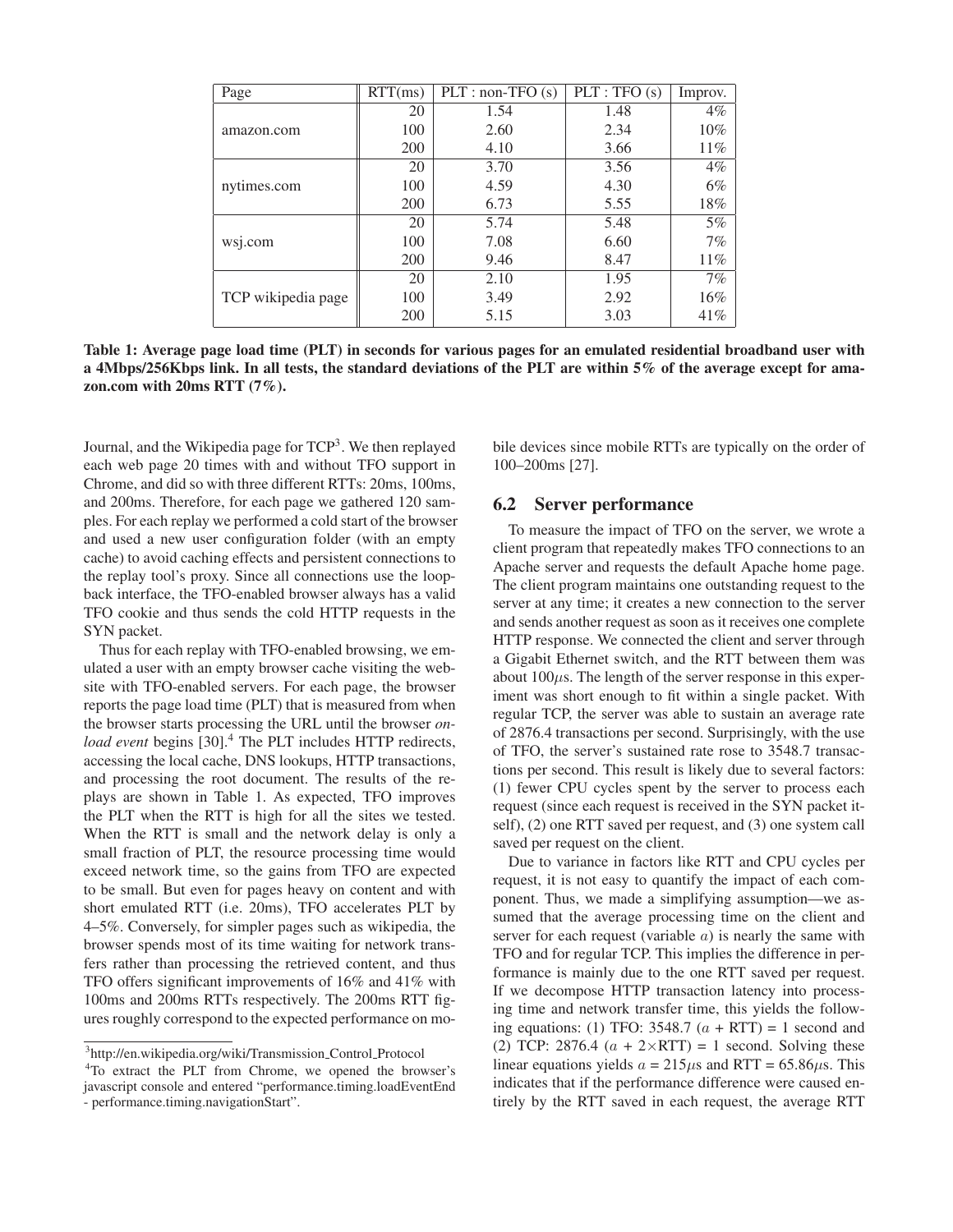value would be  $65.86\mu s$  and the average processing time per request would be  $215\mu s$ . However the actual RTT values observed were higher and closer to  $90-100\mu s$ . This shows that the average time to process requests was lower than  $215\mu s$ , and the processing time with TFO must have been lower than that with regular TCP, thereby resulting in improved performance.

# **7. DISCUSSION**

Over the past year that we have spent discussing, designing, and implementing TCP Fast Open we have considered several alternative approaches to the design of TFO cookies, to the semantics of TFO, and to server-side attack mitigation. Here we consider those approaches and discuss their benefits and drawbacks.

## **7.1 One Time Cookies**

To prevent attacks in which a host reuses a cookie or cookies that it collects either legitimately or illegitimately, next we discuss an alternative design approach that we considered but ultimately did not implement (largely to keep the mechanism as simple as possible). In this approach, each TCP Fast Open cookie is valid for only one Fast Open. A client that wants to do more than one Fast Open must request more cookies to perform those subsequent Fast Opens. All open TCP connections (regardless of how they were opened) would have a limitation that they can only issue one Fast Open cookie for the lifetime of the connection, and that a cookie cannot be issued until the server has received at least one ACK from the client—this maintains a one-to-one relationship between the number of currently valid cookies issued for a client-server pair and the number of TCP handshakes the pair have completed at some time.

Thus, a client host would a) open a connection with a normal three-way handshake, b) request a one-time Fast Open cookie, c) proceed as usual with the connection and eventually close it, d) open a new connection using its Fast Open cookie, and e) request a new cookie during this new connection. Clients that wish to open parallel TFO connections to a server would acquire multiple cookies to the same server across multiple regular TCP handshakes. In the (client) kernel, this approach would change the abstraction slightly, from a one-to-one mapping from server IP to cookie to a set mapping of server IP to a set of cookies; this change would not affect applications.

To implement one-time cookies, the zero-padding used for IPv4 addresses would be replaced by a 64-bit unsigned integer counter during cookie computation, thus the cookie would be the encryption of the concatenation of the server IP, client IP, and counter. This ensures that each cookie is unique, even for the same client-server pair. In this design, there need only be one counter per server, which is incremented whenever a Fast Open cookie is issued to any host.

There are several methods that could be used to prevent cookie reuse. Standalone servers would keep a lookup table

to make sure that a cookie isn't reused in some small time window (e.g. a few minutes), and if it is, the server would fall back on a normal handshake. For servers behind load balancers, the load balancers could either do the same or, alternatively, could always hash the cookie value consistently to a destination backend server, thereby ensuring that if a cookie is reused then the same server will receive the duplicate requests, so the client(s) will be caught. If no load balancer modification is possible—as may be the case for large production web services—two options are possible: a) the service simply allows for a cookie to be reused  $n$  times where  $n$  is the number of servers behind a load balancer or b) the servers behind a load balancer periodically exchange information about recently seen cookies.

While this one-time cookie approach is more complex, it may have the benefit of thwarting some amplification and resource exhaustion attacks. Standalone servers or server farms with load balancers modified as described above would also have another benefit of providing TCP's usual semantics and not be exposed to the duplicate SYN issue since the cookie in a duplicate SYN would be rejected.

### **7.2 Data after SYN**

Some applications may require the transmission of initial data requests that cannot fit in a single packet. Thus the room provided by TFO in the SYN packet may be insufficient. Our TFO protocol design can easily support transmission of additional data packets following a TFO-enabled SYN packet (before receiving a SYN-ACK from the server). However these data packets would have the ACK flag unset since the initial sequence number of the server is unknown until the receipt of the SYN-ACK. Our experiments revealed that Internet paths originating at several major ISPs drop data packets without the ACK flag. In order to not introduce any additional deployment constraints, we decided to disallow data packets sent by the client following a TFO-enabled SYN packet. This effectively limits the amount of data to be sent by the client during 3WHS to a single MSS; all this data must fit within the initial SYN packet. This is sufficient for many client applications such as HTTP web requests. The server is not limited in this way, and thus will be able to send up to what the advertised receive window in the client's SYN packet and TCP's initial congestion window allow.

#### **7.3 Server side TFO cache**

TFO includes a counter of total pending TFO connection requests on a per service port basis or for the whole server. Therefore it is possible for an attacker to force the server to disable TFO for all clients by flooding the server with spurious TFO requests using a cookie it obtained itself or using a stolen cookie from a compromised host.

The server can avoid disabling TFO for all clients by maintaining a small cache of recently received TFO connection requests from different client IP addresses. For each client IP address in the cache, the server stores the number of pending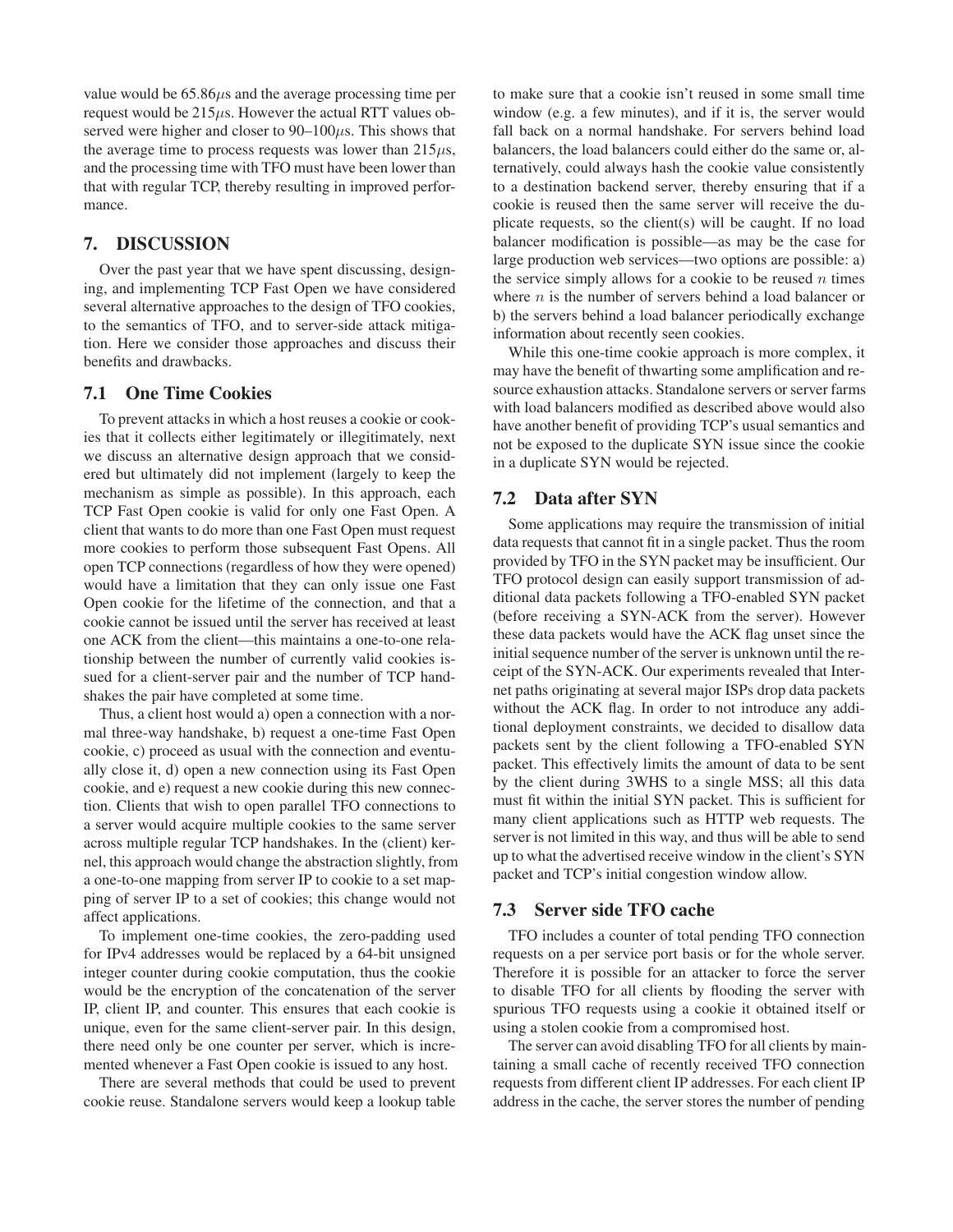TFO connection requests from the client IP. If the pending TFO requests from a particular client IP exceeds the administratively set threshold, the server can selectively disable TFO for just that client IP address. The cache can store, for example, 10,000 client IP addresses using a modest amount of memory. The cache uses an LRU replacement policy.

The server would still have to maintain the global or listener port-level accounting to serve as the final defense, but smaller thresholds may be used for individual client IP addresses. This is because a large number of compromised hosts can mount a coordinated attack in which they overflow the server-side cache and thus the entries replaced are those with the client IP addresses of other compromised hosts which are also flooding the server with spurious requests. Each client IP does not exceed the IP-level pending request threshold before its entry gets evicted from the cache, but it soon sends more spurious requests and is added to the cache again with its pending-requests counter reset. The server side cache increases the number of valid cookies that the attacker must steal to disable TFO for everyone, but does not completely eliminate the possibility.

# **8. RELATED WORK**

Several instances of prior work aim to improve TCP performance by directly eliminating the three-way handshake, or more generally by designing server-stateless extensions. Here we attempt to place TCP Fast Open in context and compare the design tradeoffs that motivated prior work and motivate our work.

TCP Extensions for Transactions (T/TCP), among its other features, bypasses TCP's three-way handshake, and thus shares both the goals and the challenges of TFO [16]. T/TCP focuses its effort on combating old or duplicate SYNs, and does not aim to mitigate security vulnerabilities introduced by bypassing 3WHS. Its TAO option and connection count add complexity and require the server to keep state per remote host, while still leaving it open for attack. It is possible for an attacker to fake a congestion control value that will pass the TAO test. Ultimately its scheme is insecure, as discussed by prior analyses [9, 8].

As we noted earlier, our focus with TFO is on its security and practicality, and thus we made the design decision to allow old, duplicate SYN packets with data. We believe this approach strikes the right balance, and makes TFO much simpler and more appealing to TCP implementers and application writers. While TFO's vulnerability to SYN flood attacks is no different from unmodified TCP, the damage an attacker can inflict upon the server may be much worse, and thus deserves careful consideration. Numerous prior studies discuss approaches to mitigating ordinary SYN flood attacks (that is, floods of SYNs without data) [19]. However, none of these approaches, from stateless solutions such as SYNcookies to stateful solutions such as SYN Caches, can preserve data sent along with SYNs while providing an effective defense. Thus we concluded that the best defense is simply

to disable TFO when a host is suspected to be under a SYN flood attack (e.g. when the SYN backlog is filled). Once TFO is disabled, normal SYN flood defenses can be employed.

Like TFO, TCPCT also allows SYN and SYN-ACK packets to carry data, though TCPCT is primarily designed to eliminate server state during the initial handshake and to defend from spoofed DoS attacks [11]. Therefore, TCPCT and TFO are designed to meet different needs and are not directly comparable. A TCPCT-enabled server does not keep any connection state during TCP's initial handshake, and thus the server-side application must consume the data in the SYN and immediately produce the response data to be included in SYN-ACK. Otherwise, the applications response is forced to wait until the handshake completes. This approach also constrains the application's response size to only one packet. By contrast, TFO allows the server to respond to data during the handshake even after the SYN-ACK is sent. Therefore, we believe TFO is better suited to enabling data exchange during 3WHS at least for web flows.

A recent proposal, Rapid-Restart [12], was proposed after the TFO IETF draft and has similar goals. Rapid-Restart is based on TCPCT; both the server and the client cache TCP control blocks after a connection is terminated, deviating from TCPCT's original design goal of saving server memory. The client sends a SYN with data and the previously stored TCPCT cookie. The server accepts the connection if the cookie and the IP match its cached copies. Rapid-Restart does not scale because it requires per-connection state at the server. Moreover, Rapid-Restart cannot be used in server farms because connection state is retained only by the server that processed the last connection from the client, and a subsequent connection from that client may be directed to a different server in the farm unless the load balancer is modified.

More recently Zhou *et al.* proposed ASAP which provides a solution to reduce DNS and eliminate TCP handshake latency [33]. It employs public-key certificates issued by a provenance verifier and signed by clients to ensure authenticity of requests to a server. In doing so, it offers more generality at the expense of computational overhead and incremental deployability.

Since none of the proposals we have discussed above are deployed, browser vendors have developed their own "PRE-CONNECT" feature to avoid TCP handshake latency. Chrome and Internet Explorer 9 maintain a history of the domains for frequently visited web pages. The browsers then speculatively pre-open TCP connections to these domains before the user initiates any requests for them. Tests show this feature improves overall page load time by 6-10% for the top 35 websites [2, 13]. The downside of this approach is that it wastes server and network resources by initiating and maintaining idle connections due to mis-speculation; the hit rate for these mechanisms is fairly low. TFO offers similar performance improvement without the added overhead.

# **9. SUMMARY**